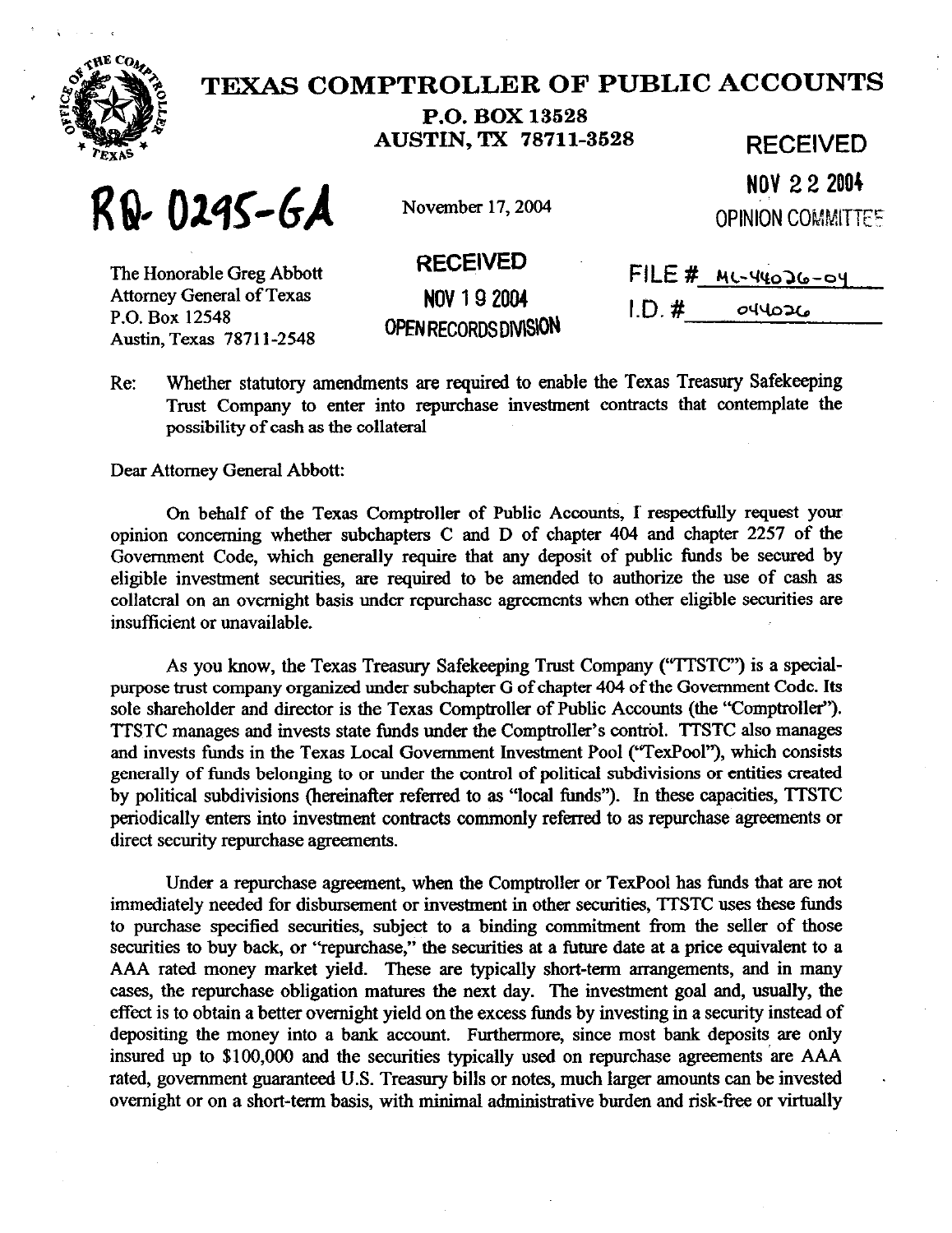risk-free. Frequently, several hundred million or even a billion dollars might be placed in overnight or short-term repurchase agreements. Maintaining such amounts in deposit accounts subject to federal insurance would be fiscally imprudent. The importance of repurchase agreements to sound fiscal management is clear. The state's ability to protect that investment by accenting cash as short-term collateral is the issue that is the subject of this opinion request.

With respect to state funds under the Comptroller's control, section 404.024 of the Government Code expressly authorizes investment in repurchase agreements (referring to them as "direct security repurchase agreements"). With respect to funds in TexPool, section 2256.011 of the Govermnent Code provides express authorization for investing local funds in repurchase agreements.

Both as security for the obligations of the parties under the repurchase agreements and for the purpose of operational efficiencies, the securities that are bought and sold under repurchase agreements are kept at a custodian bank, usually a large money-center bank located in New York City. This custodian is separately owned from the investment bank or entity that serves as the repurchase agreement counterparty. The counterparty might be another large money-center bank that does business in this state or a primary government securities dealer. In many cases, the repurchase agreement counterparty will keep billions of dollars in securities at the custodian, and 'M'STC will be one of many public or private entities investing in such agreements with the counterparty. The counterparty will provide the custodian, normally by mid-day, with a list of all repurchase agreements that will be in place that night. The custodian  $-$  acting upon the instructions of the repurchase counterparty (the seller) and in accordance with the previously executed tri-party custody agreement among the repurchase buyer (here TTSTC), repurchase seller, and the custodian - will allocate on its books the securities to all of the repurchase buyers from that repurchase seller for the night. In the event the repurchase seller were to default on its obligations to repurchase the securities at the time when the various repurchase agreements terminate, the buyers would hold the AAA-rated securities, which should be liquid in the marketplace, thus preventing catastrophic loss.

However, in some cases, there are insufficient securities held in the name of the seller at the custodian to satisfy all of the seller's repurchase agreements for a particular evening. Usually, this is determined only very late in the day and occurs because a large number of orders may be placed by repurchase buyers at or near the deadline. When this occurs, the seller may not have time to either purchase more securities or to move securities it is holding at another location<br>to the relevant custodian. Accepting cash as a security obligation under such circumstances is to the relevant custodian. Accepting cash as a security obligation under such circumstances is customary in the banking industry; and the state's reluctance to accept cash severely limits the number of entities willing to act as custodians. In such circumstances, the seller needs to be able to pledge cash held at the custodian to one or more of the buyers to satisfy its security obligations. Typically, this circumstance would most likely occur with a term repurchase agreement, *i.e., an* agreement that is for a period of time longer than overnight. With respect to the term repurchase agreement, the repurchase agreement buyer will deliver cash to the custodian and execute an agreement with the seller to purchase securities and have them held for the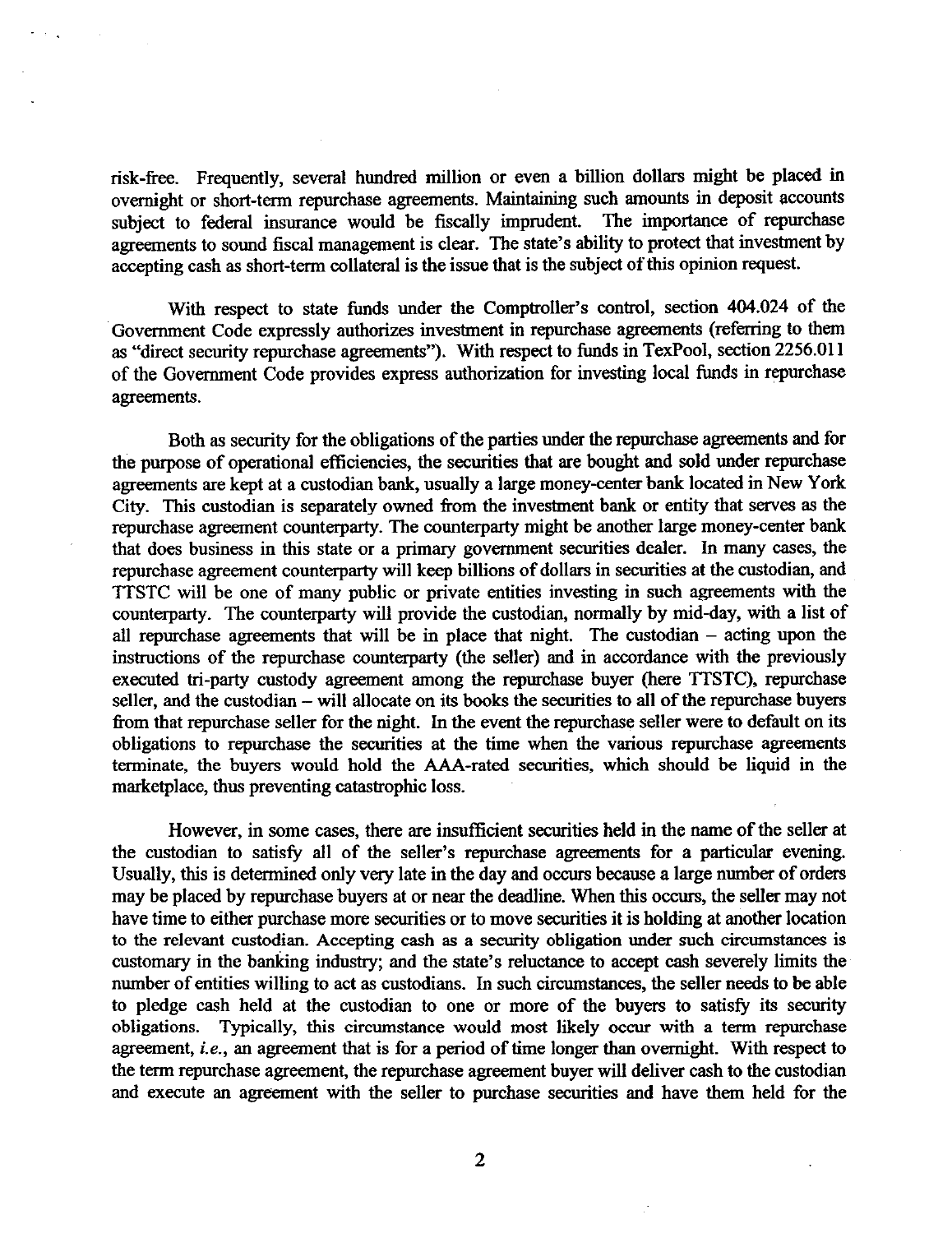benefit of the buyer at the custodian for periods of time ranging from several days to up to *90*  days. Typically, the longer the term of the repurchase agreement, the higher the yield to the repurchase agreement buyer. The repurchase agreements typically used by most primary The repurchase agreements typically used by most primary government securities dealers provide that despite the "term" nature of the arrangement, the actual securities held by the buyer are determined or allocated on a nightly basis. If all the securities are U.S. Government obligations, have a value greater than the repurchase obligation of the seller, are AAA rated, and have maturities of *270* days or less, then TTSTC is indifferent to the actual securities held by the custodian in its name because the yield is based strictly upon the repurchase agreements' terms, and not the yield on the underlying security. Consequently, the securities are allocated to the buyers of repurchase agreements each night, rather than holding a specific security for the entire term of the agreement.

The issue here is two-fold: (1) if the custodian holds cash for the benefit of the buyer (because U.S. Treasury securities or agency securities are not available), whether it is necessary for such cash to be secured by collateral, and (2) whether the repurchase agreement may contemplate the possibility that cash could be one of the eligible securities allocated to the repurchase agreement.

The provisions of subchapters C and D of chapter 404 of the Govermnent Code with respect to state funds, and the Public Funds Collateral Act, chapter 2257 of the Government Code with respect to local funds, give rise to the first issue. Section 404.03 1 of the Government Code permits the Comptroller to "deposit state funds with a depository only if the depository has pledged with the comptroller eligible investment securities acceptable to the comptroller in amount not less than the amount of deposits to be secured." TEX. GOV'T CODE ANN. § 404.031 (Vernon Supp. 2004). Section 2257.021, which generally applies to local funds, directs that "a deposit of public funds shall be secured by eligible security to the extent and in the manner required by this chapter." *Id.* 5 2257.021 (Vernon 2000). In light of these provisions, if the custodian were to use cash as part of the designated securities for the repurchase agreement obligations of the seller, the question is whether the provisions of subchapters C and D of chapter 404 or the Public Funds Collateral Act would be implicated, so as to require the custodian to post security for any cash held (given the amounts held would, in almost every circumstance, exceed the limits of federal deposit insurance). Most custodians refuse to agree to this requirement, since the presence of cash in the repurchase agreement context would only be known late in the day, typically too late to arrange for collateral to be deposited with TTSTC.

We specifically inquire whether under a term repurchase agreement cash may-become the designated security. An argument may be made that when cash is temporarily the collateral, such event does not constitute a "deposit" for the purposes of the above statutes, requiring eligible investment securities as coIlateraI. While the term "deposit" is not specifically defined, in the context of subchapters C and D of chapter 404 dealing with collateralization of state funds, it clearly refers to time and demand deposits. See, e.g., *id. §404.001(2), (7)* (Vernon 1998); *id. \$*  404.024 (Vernon Supp. 2004). A "demand deposit" is "a deposit that is payable on demand." *Id.*   $§$  404.001(2). A "time deposit" is a deposit subject to "a contract providing that ... the deposit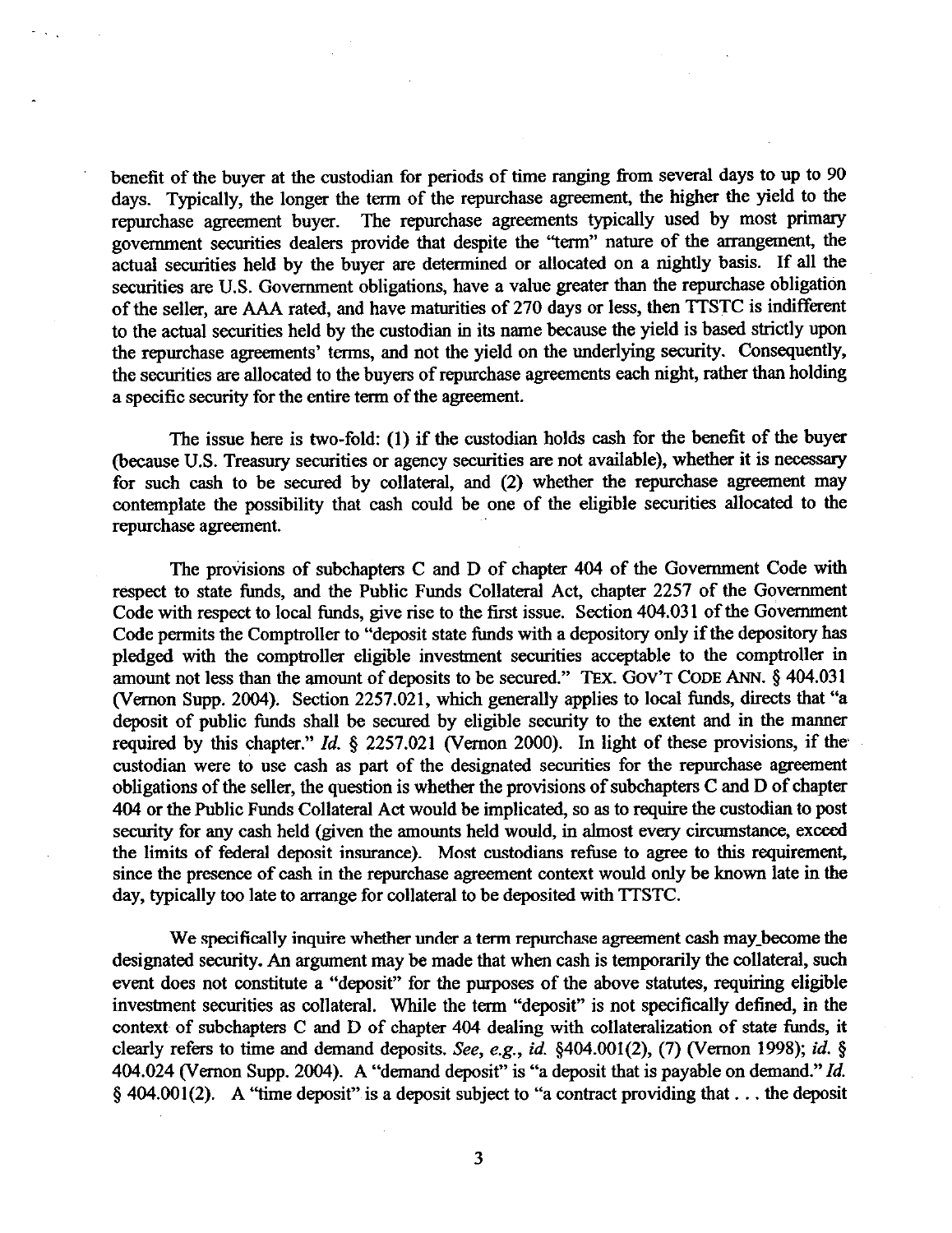may [not] be withdrawn . . . before the expiration of the period of notice that must be given in writing." *Id.* §404.001(7). Similarly, the term "deposit of public funds" is defined in section 2257.002 of the Government Code as funds that "(B) are held as a demand or time deposit by a depository institution ..." No further attempt is made in the Public Funds Collateral Act to define deposit.

Further, the jurisprudence over the last fifteen years in banking law reflects that money held under a custody arrangement or otherwise in safekeeping is not a demand or time deposit. It is considered to be a special deposit, akin to trust funds or a bailment, and does not become property of the bank, so that if the custodian were to fail, the assets held by it in the context of the repurchase agreement, whether cash or securities, would remain the property of TTSTC, and not be subject to being seized by the receiver of the bank. See, e.g., *Hodge v. Northern Trust*  BanR, 54 S.W.3d 518,522 (Tex. App. - Eastlaud 2001, *writ denied)* (noting that a special deposit of money with a bank creates a bailor-bailee relationship and the bank receives no title to the money deposited); *Kaufman v, First Nat'1 Bank, 493* F.2d 1070, 1072 (5\* Cir. 1974) (holding that a bank has no right of offset against funds deposited for a special purpose known to bank). In a recent case applying New York law (the law that almost invariably applies to the substantive rights of the parties under the custody arrangements used in repurchase agreements), U.S. District Court of the District of Columbia held that (a) state law (in this case New York) would determine if a deposit were a general deposit versus a special deposit, (b) the determinative factor was the express agreement between the parties as to whether the bank had to segregate the tunds or hold the funds for a specific purpose, and (c) when a special deposit was found to exist, the result was a quasi-bailment situation whereby the beneficiary of the fund would be entitled to its return ahead of all of the creditors of the bank, including the FDIC, in receivership because such special deposit never becomes the property of the bank. Merrill *Lynch Mortg. Cap., Inc. v. FDIC*, 293 F. Supp. 2d 98, 103 – 107 (D.C. 2003). Accordingly, the use of cash as an "eligible security" under a repurchase agreement arguably is not to be construed as a "deposit" in the usual sense, and may not implicate subchapters C and D of chapter 404 of the Government Code or the Public Funds Collateral Act.

The second issue, whether the repurchase agreement may contemplate the possibility that cash could be one of the eligible securities allocated to the repurchase agreement, arises because section 404.024 of the Government Code (with respect to state funds) and section 2256.011 of the Government Code (with respect to local funds) do not expressly include cash as au eligible security for a repurchase agreement. We do not believe this omission was intended to prohibit using cash as security under the circumstances. On its face, the purpose of listing the securities was to limit the universe of eligible securities to risk-free and highly liquid securities. Cash is not a security in the usual sense, but in the case of repurchase agreements is deemed to be an eligible security. Because cash has immediate value to purchase goods, it is not an investment, per se. It has no expectancy of increasing in value, nor is there any risk associated with holding it (other than purchasing power lost if it is not earning a yield). Therefore, for the statute to omit cash as an eligible security for a repurchase agreement is not surprising, nor necessarily is it an indication of legislative intent that cash could not serve as an eligible investment security for a